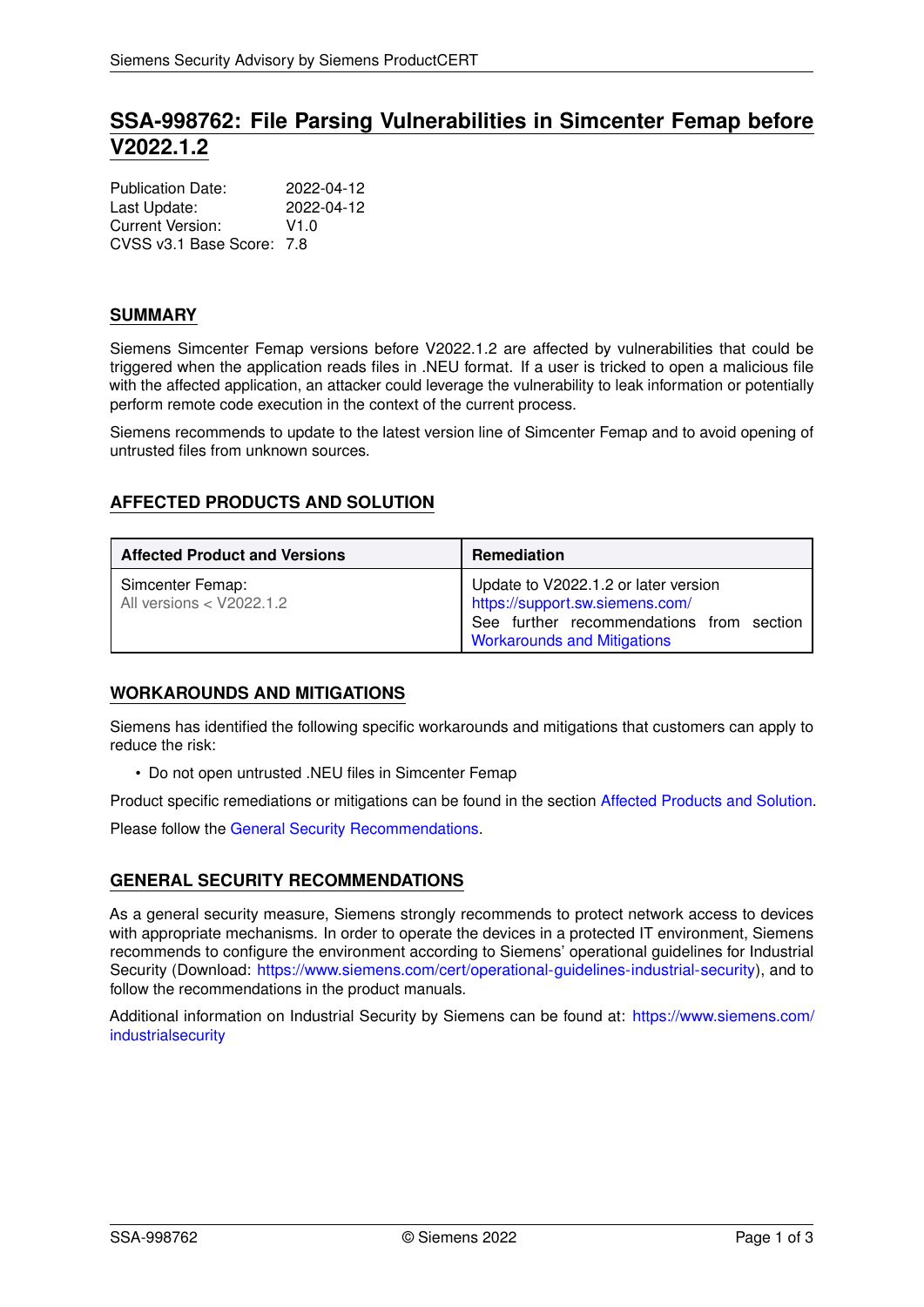### **PRODUCT DESCRIPTION**

Simcenter Femap is an advanced simulation application for creating, editing, and inspecting finite element models of complex products or systems.

### **VULNERABILITY CLASSIFICATION**

The vulnerability classification has been performed by using the CVSS scoring system in version 3.1 (CVSS v3.1) [\(https://www.first.org/cvss/\)](https://www.first.org/cvss/). The CVSS environmental score is specific to the customer's environment and will impact the overall CVSS score. The environmental score should therefore be individually defined by the customer to accomplish final scoring.

An additional classification has been performed using the CWE classification, a community-developed list of common software security weaknesses. This serves as a common language and as a baseline for weakness identification, mitigation, and prevention efforts. A detailed list of CWE classes can be found at: [https://cwe.mitre.org/.](https://cwe.mitre.org/)

Vulnerability CVE-2022-28661

The affected application contains an out of bounds read past the end of an allocated buffer while parsing specially crafted .NEU files. This could allow an attacker to execute code in the context of the current process. (ZDI-CAN-15114)

| CVSS v3.1 Base Score | 7 R                                                        |
|----------------------|------------------------------------------------------------|
| CVSS Vector          | CVSS:3.1/AV:L/AC:L/PR:N/UI:R/S:U/C:H/I:H/A:H/E:P/RL:O/RC:C |
| CWE                  | CWE-125: Out-of-bounds Read                                |

#### Vulnerability CVE-2022-28662

The affected application contains an out of bounds write past the end of an allocated buffer while parsing specially crafted .NEU files. This could allow an attacker to leverage this vulnerability to leak information in the context of the current process. (ZDI-CAN-15307)

| CVSS v3.1 Base Score | 3.3                                                        |
|----------------------|------------------------------------------------------------|
| CVSS Vector          | CVSS:3.1/AV:L/AC:L/PR:N/UI:R/S:U/C:L/I:N/A:N/E:P/RL:O/RC:C |
| CWE                  | CWE-787: Out-of-bounds Write                               |

#### Vulnerability CVE-2022-28663

The affected application contains an out of bounds write past the end of an allocated structure while parsing specially crafted .NEU files. This could allow an attacker to execute code in the context of the current process. (ZDI-CAN-15592)

| CVSS v3.1 Base Score | 7 8                                                        |
|----------------------|------------------------------------------------------------|
| <b>CVSS Vector</b>   | CVSS:3.1/AV:L/AC:L/PR:N/UI:R/S:U/C:H/I:H/A:H/E:P/RL:O/RC:C |
| CWE                  | CWE-787: Out-of-bounds Write                               |